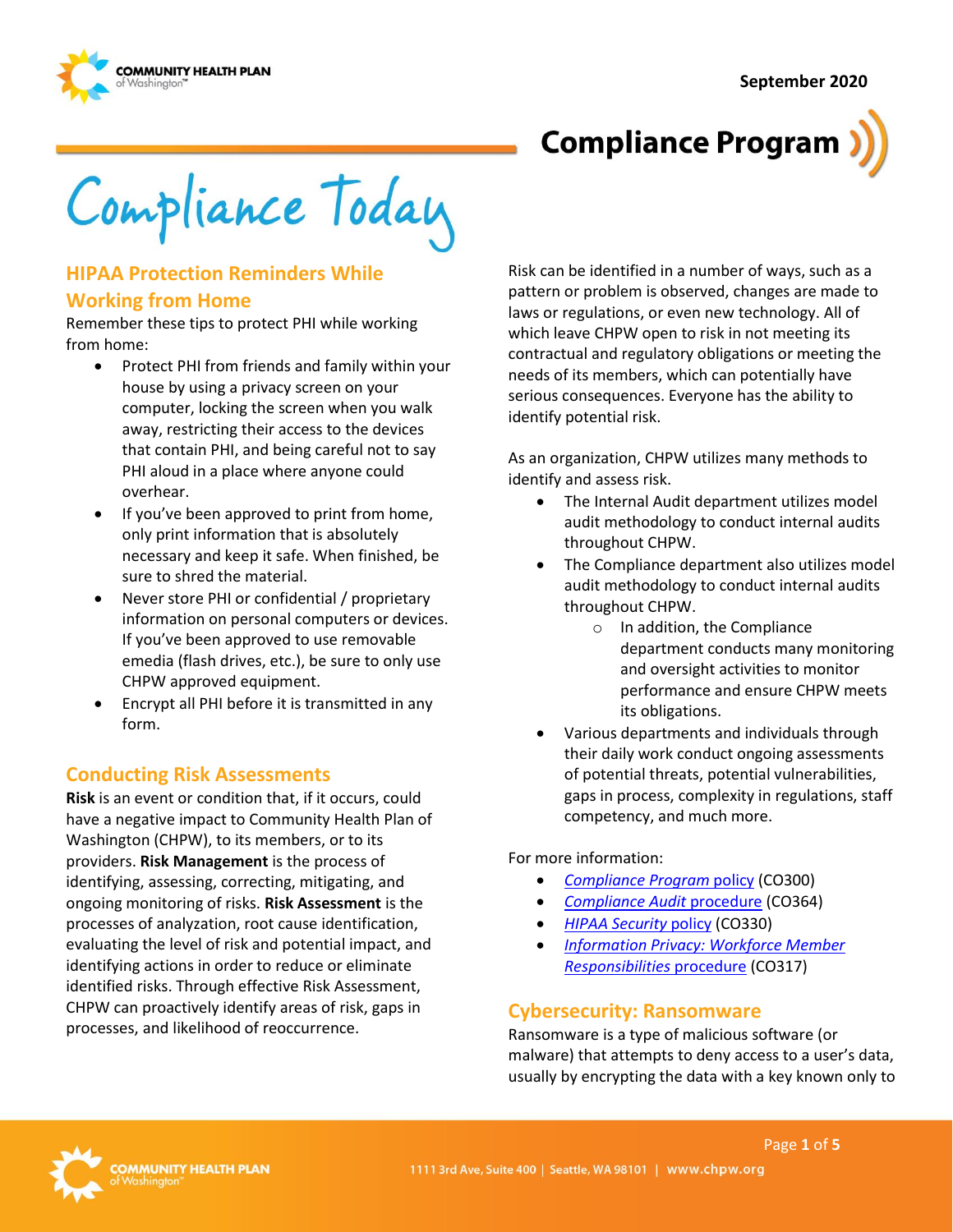



Compliance Today

 the attacker. In order for a victim to obtain this key, a ransom payment is required. These types of attacks pose a serious threat to HIPAA covered entities, such as CHPW.

The FBI estimates that ransomware infects more than 100,000 computers a day globally and ransom payments are near \$1 billion annually. Ransom payments are only one part of the cost of ransomware attacks. Unrecoverable data, lost productivity, damage to reputation, damaged equipment, forensic investigations, remediation expenses, and legal bills are but a few of the additional costs associated with a ransomware attack.

In recent years, ransomware attacks have become increasingly targeted, attacking specific organizations or industries. Typically, prior to initiating an attack, a hacker usually gains unauthorized access to a victim's information system for the purposes of performing reconnaissance to identify critical services, find sensitive data, and locate backups. After that is done, the ransomware is deployed, infecting as many devices and as much data as possible and encrypting backup files so that recovery is difficult.

Phishing emails and vulnerability exploitation (e.g., exploiting unpatched operating system or application vulnerabilities) are the most common attack vectors for ransomware. Ensuring proper access controls to limit access to sensitive data and adapting security measures with the advancement of technology and tactics are important steps to mitigating the threat of ransomware attacks.

CHPW is protected from ransomware by its antimalware/anti-virus technology tool, Kaspersky. This tool, in addition to ensuring CHPW has up-to-date Microsoft security patches implemented, makes for a best-case protection scenario from ransomware attacks.

To help protect yourself, and CHPW, practice the following precautions:

- Only open emails from people you know and emails that you are expecting. The attacker can impersonate a sender or the computer belonging to someone you know and may be infected without his or her knowledge.
- Do not click on links in emails if you were not expecting them. The attacker could camouflage a malicious link to make it look like it is from your bank, for example.
- Keep your computer and antivirus tool up-todate - this adds another layer of defense that could stop the malware (this activity is done by the IS&T Department).

For more information:

- *[HIPAA Security](http://chpsp/PP/Compliance/HIPAA%20Security%20Policy%20-%20CO330.pdf)* policy (CO330)
- *[HIPAA and Privacy/Security Safeguards](http://chpsp/PP/Compliance/HIPAA%20and%20Privacy%20Security%20Safeguards%20Violations%20Policy%20-%20CO325.pdf)  [Violations](http://chpsp/PP/Compliance/HIPAA%20and%20Privacy%20Security%20Safeguards%20Violations%20Policy%20-%20CO325.pdf)* policy (CO325)
- *[Information Privacy: Workforce Member](http://chpsp/PP/Compliance/Information%20Privacy%20Workforce%20Member%20Responsibilities%20Procedure%20-%20CO317.pdf)  [Responsibilities](http://chpsp/PP/Compliance/Information%20Privacy%20Workforce%20Member%20Responsibilities%20Procedure%20-%20CO317.pdf)* procedure (CO317)
- **[Security Incident Response](http://chpsp/PP/Compliance/Security%20Incident%20Response%20Policy%20-%20CO370.pdf) policy (CO370)**

# **FDR Oversight & Compliance Reporting**

CHPW maintains a Delegated Vendor Oversight (DVO) Program to ensure CHPW meets its contractual and regulatory obligations related to vendor oversight. First Tier, Downstream, and Related Entities (FDRs) may provide administrative or health care services for members on behalf of CHPW.

The DVO Program has two parts: (I) assisting in the evaluation of potential delegated vendors and; (II) oversight/monitoring of the CHPW business owners

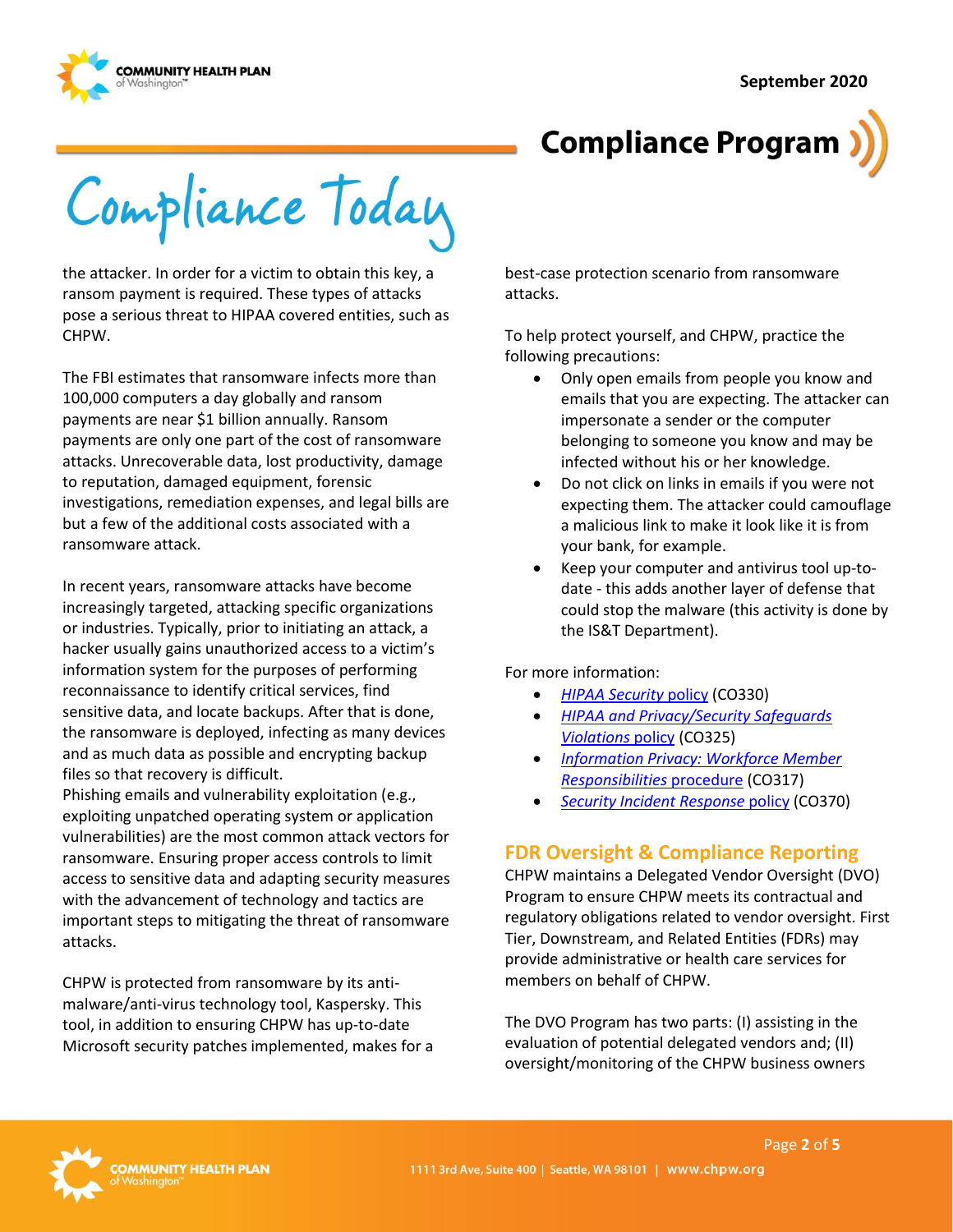

# **Compliance Program**

Compliance Today

(BO) who have entered into a delegated contractual relationship with a vendor.

#### **Program Oversight**

The Compliance Officer and the DVO Program Manager (PM) is responsible for oversight and monitoring of the CHPW business owner (BO). This includes reviewing delegated relationships to ensure CHPW is monitoring and reporting the vendor's performance in meeting and complying with CHPW's contracts with state and federal agencies. The Compliance Officer is responsible for reporting any instances of noncompliance to the CHPW Executive Leadership Team (ELT). In addition, the Compliance Officer along with the BO reports the delegated vendor's performance results to both the CHPW Compliance Committee and the Community Health Network of Washington (CHNW) Ethics Committee.

#### **Business Owner Responsibilities**

 delegated vendor relationship and be in a position to The BO is the CHPW workforce member who would be best qualified to manage the delegated function, if the function were to be performed by CHPW (i.e., not delegated). The BO must fully understand the influence and enforce the delegated vendor's contractual obligations.

 providing the Compliance Officer and DVO PM monthly The business owner remains responsible for evaluating the delegated vendor including conducting and completing the pre-assessment, reviewing and approving the delegated vendor contract language, ongoing monitoring and auditing activities, initiating and monitoring Corrective Action Plans (CAPs), and status reports of the vendor's performance.

The BO must have monitoring and auditing activities in place with its delegates to ensure compliance with

 requirements must include an evaluation to confirm delegated vendor that fails to meet contractual when the noncompliance will be corrected. A copy of any CAPs issued to FDRs must be forwarded to the CHPW's contractual and regulatory obligations. CHPW BOs are responsible for conducting routine auditing and monitoring activities to ensure the delegated vendors are and remain compliant. Monitoring of delegated vendors for compliance with contractual that the delegates are applying appropriate oversight and monitoring of any downstream/subcontracted entities with which the delegated vendor contracts. A obligations must be placed on a CAP detailing how and Compliance Officer and DVO PM.

#### **Compliance Reporting**

 ongoing reporting to the Compliance Officer and DVO To ensure appropriate oversight and monitoring of business owners and FDRS, as well as effective reporting, the Compliance department requires business owners to provide the following types of PM:

- Monthly reports of the delegated vendor's performance in meeting its contractual obligations.
- Any instances of non-compliance.
- DVO Oversight Narratives for Ethics and Compliance Committees.
- Copies of CAPs and routine updates of remediation.
- Copies of auditing and monitoring activities outside of day-to-day auditing/monitoring, including, at a minimum, an annual audit of the delegate.
- It is a best practice for business owners to obtain, and forward to Compliance, copies of new downstream contracts, pre-delegation assessment(s), and auditing/monitoring activities of any downstream entities.

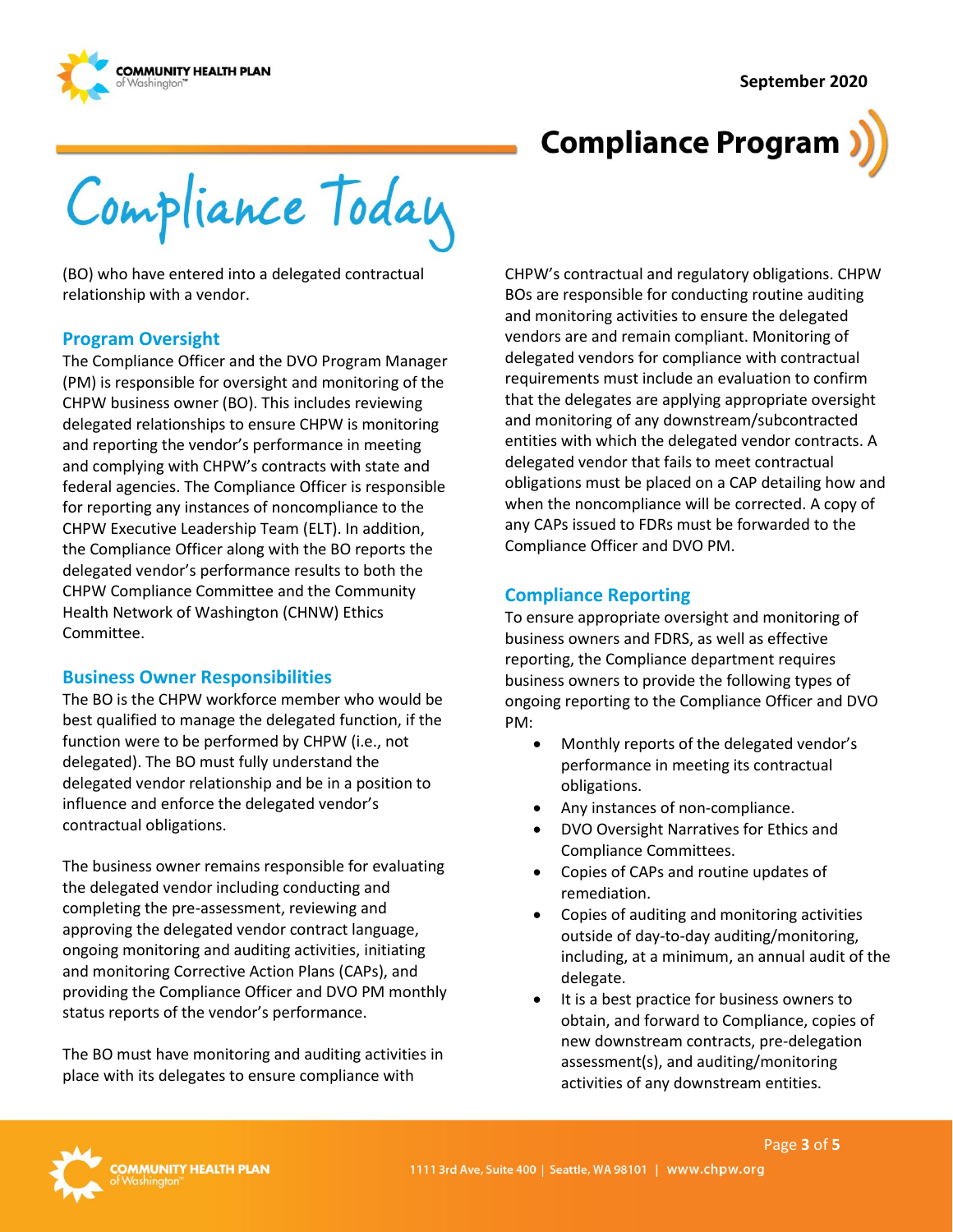

# **Compliance Program**

Compliance Today

• It is a best practice for business owners to obtain, and forward to Compliance, copies of delegated vendors' own audits, to include a summary of the audit work plan and audit results that relate to the services the delegated vendor performs.

For more information:

- *[Delegated Vendor Oversight](http://chpsp/PP/Compliance/Delegated%20Vendor%20Oversight%20Policy%20-%20CO321.pdf)* policy (CO321).
- *[Delegated Vendor Oversight Program](http://chpsp/PP/Compliance/Delegated%20Vendor%20Oversight%20Program%20Description%20-%20CO-PROG5.pdf)*  [description.](http://chpsp/PP/Compliance/Delegated%20Vendor%20Oversight%20Program%20Description%20-%20CO-PROG5.pdf)
- [DVO Toolkit](https://inside.chpw.org/departments/compliance/dvo_toolkit) for business owners.
- [Committees Toolkit](https://inside.chpw.org/departments/compliance/committees_toolkit) for business owners (CHNW Ethics and CHPW Compliance Committees reporting tools).
- Josh Martin, DVO Program Manager, ext. 8805, [josh.martin@chpw.org.](mailto:josh.martin@chpw.org)

### **Compliance Anonymous Reporting**

reporting site at: [http://chpw.ethicspoint.com.](http://chpw.ethicspoint.com/) You can CHPW provides access to a confidential, anonymous **Compliance Hotline** for workforce members to report instances of suspected or detected non-compliance, potential FWA, and other compliance and ethics concerns. The Hotline is operated and available 24 hours a day, seven days a week at **(800) 826-6762**, by NAVEX (vendor). You can also make an anonymous report online by visiting the Compliance Hotline access the online reporting site with the link above, visiting the 'Compliance Hotline' button from the Employee Quick Links on the InsideCHPW home page, and from a link on the [Compliance Page on Inside](https://inside.chpw.org/departments/compliance)  [CHPW.](https://inside.chpw.org/departments/compliance)

 In order to ensure confidentiality and comfort in reporting, the Hotline vendor **does not** trace or record calls. When you make a report online, you are provided with a 'Report Key' and create a password in order to

 follow up on your report. Without these, you will not be able to follow up on your submission. NAVEX is unable to recover this information for you. If you choose to remain anonymous, no one will attempt to identify you. If you choose to identify yourself, CHPW will keep your identity confidential, to the fullest extent possible or allowed by law.

When you make a report, the information is provided to the VP, Compliance Officer and the VP, General Counsel for investigation and resolution. You can request an update on the progress or outcome of the investigation by contacting the Compliance Hotline and using the unique identification number and PIN provided during your initial report, or by logging in to the online reporting tool using the 'Report Key' and password mentioned above.

### **Reminders & Updates Reporting Issues of Noncompliance**

 **instance of missing a contractual obligation (whether internally or by a CHPW FDR) must be reported to the**  Reminder: **any issues of noncompliance or any Compliance department**.

### **Request to Access PHI**

Reminder: all requests to access a member's PHI (whether from the member or a third-party) are forwarded to the Compliance department for vetting and processing. The Compliance department will reach out to other departments for assistance as needed.

#### **Annual Training**

Reminder: annual Compliance Program and FWA training is due **by end of day, Friday, November 27, 2020.** As of September 22, 65% of workforce members have completed their training.

Page **4** of **5**